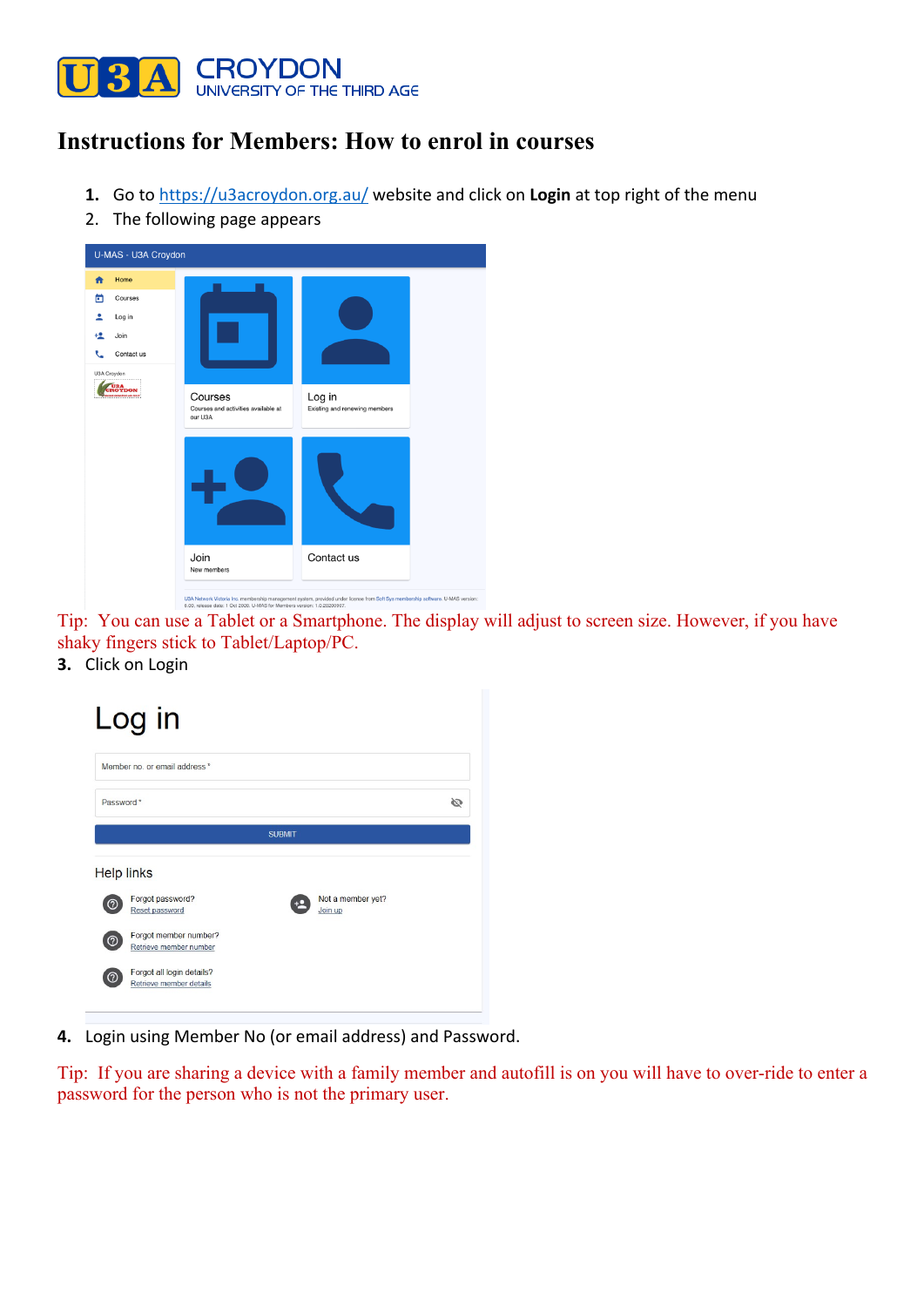| My Membership                                  |                                                                                                                                                             |
|------------------------------------------------|-------------------------------------------------------------------------------------------------------------------------------------------------------------|
| form. You can also change your   PASSWORD      | To update your details, simply edit the form below, and then click the SAVE button at the bottom of the<br>and view your enrolments, invoices and absences. |
| Member Number<br>17147                         | Member Type<br><b>Full Member</b>                                                                                                                           |
| Members hip Active<br><b>No</b>                | Members hip Expiry<br>28 Feb 2019                                                                                                                           |
| First name * -<br>Manny                        | Surname* -<br><b>TEST</b>                                                                                                                                   |
| Preferred name                                 |                                                                                                                                                             |
| $Street^*$ -<br>2060 My Road                   |                                                                                                                                                             |
| Suburb $* -$                                   | Postcode *-                                                                                                                                                 |
| LALOR                                          | 3075                                                                                                                                                        |
| State * -<br>VIC                               |                                                                                                                                                             |
| Year of birth*                                 | Gender* -                                                                                                                                                   |
| 1953                                           | Male                                                                                                                                                        |
| (Past) Occupation<br><b>Street Sweeper</b>     | Country of Birth<br>Australia                                                                                                                               |
| $\vee$ I agree to photos or videos             | Have you been a previous member                                                                                                                             |
| Emergency Contact*                             | Contact number* -                                                                                                                                           |
| Wife                                           | 0123 456 789                                                                                                                                                |
| Relationship -<br>Wife                         |                                                                                                                                                             |
| Are you double vaccinated against<br>COVID-19? |                                                                                                                                                             |

Tip: Check your Membership Details are correct. Including your email address and all phone numbers. Have you checked the double vaccinated box?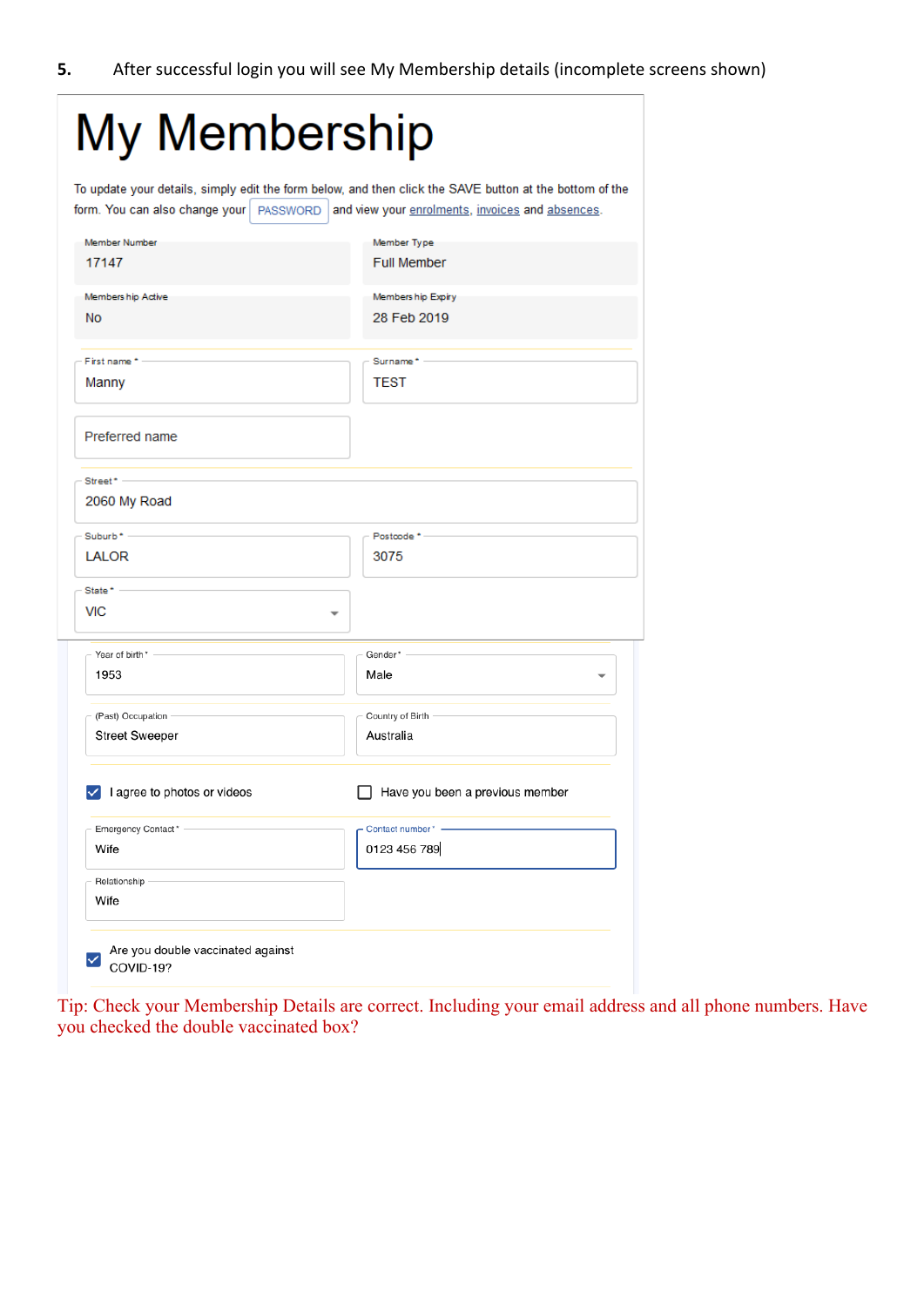### 6. Click on Courses in the Menu on the left

| Courses                                           |               |                                       | <b>HELP</b>                               |  |  |  |  |  |  |  |  |  |
|---------------------------------------------------|---------------|---------------------------------------|-------------------------------------------|--|--|--|--|--|--|--|--|--|
| Current timetable (1 Jan 2020 - 31 Dec 2020)      |               |                                       |                                           |  |  |  |  |  |  |  |  |  |
| Courses: 1-10 of 10                               | <b>FILTER</b> | $\langle \rangle$ $\rangle$ $\rangle$ |                                           |  |  |  |  |  |  |  |  |  |
| Courses are arranged in block of 20 Courses,      |               |                                       | Tip: Use the FILTER and arrows at the top |  |  |  |  |  |  |  |  |  |
|                                                   |               |                                       |                                           |  |  |  |  |  |  |  |  |  |
| I is takes you back to the first block of courses |               |                                       |                                           |  |  |  |  |  |  |  |  |  |

| $\vert$ < takes you to the next set of courses up the list<br>$\geq$ takes you to the next set of courses down the list |             | allows you to narrow the selection |
|-------------------------------------------------------------------------------------------------------------------------|-------------|------------------------------------|
| >I takes you to the last block of courses                                                                               | by category |                                    |

Select **UNTICK ALL** to clear all the Categories then select the category that you wish to enrol in. To display all the courses in your chosen category you then need to APPLY CHANGES from the bottom of the screen.

## **Course Display Settings**

| <b>Show Timespan</b>                       | <b>Show Parent codes</b>                                     |
|--------------------------------------------|--------------------------------------------------------------|
| Current timetable $\overline{\phantom{a}}$ | <b>TICK ALL</b><br><b>UNTICK ALL</b>                         |
| <b>Exclude</b>                             | <b>AAVOLUNT: Volunteers</b>                                  |
| Finished courses                           | <b>ART:</b> Art-sketch & watercolour                         |
| Full courses                               | <b>COMPUTER:</b> Computer-microsoft                          |
| Closed courses                             | basics to advanced levels plus<br>ipad                       |
| Sort By                                    | <b>CRAFT:</b> Craft-beading, card<br>ΙI<br>making, furniture |
| Category $\sim$                            | restoration, patchwork, leadlighting                         |
| Then By                                    | <b>DANCING:</b> Dancing-scottish, line<br>& ballroom         |
| Course code –                              | <b>EXERCISE: Exercise-</b>                                   |
|                                            | walking,cycling,swimming,yoga,tai<br>chi etc                 |
|                                            | GAMES: Games-chess, card &                                   |
|                                            | board games, mahjong,                                        |
|                                            | crosswords<br>HISTORY: History-australian &                  |
|                                            | genealogy                                                    |
|                                            | <b>HUMANITI: Humanities-book</b>                             |
|                                            | clubs, cinema, digital                                       |
|                                            | camera, speechcraft, current<br>affairs etc                  |
|                                            | LANGUAGE: Language-                                          |
|                                            | french, german & italian. various                            |
|                                            | levels                                                       |
|                                            | MUSIC: Music-choir & guitar &<br>ukulele                     |
|                                            | <b>SCIENCE:</b> Science-astronomy &                          |
|                                            | gardening                                                    |
|                                            | <b>ZZZADMIN: Course for no course</b>                        |
|                                            | Other / uncategorised                                        |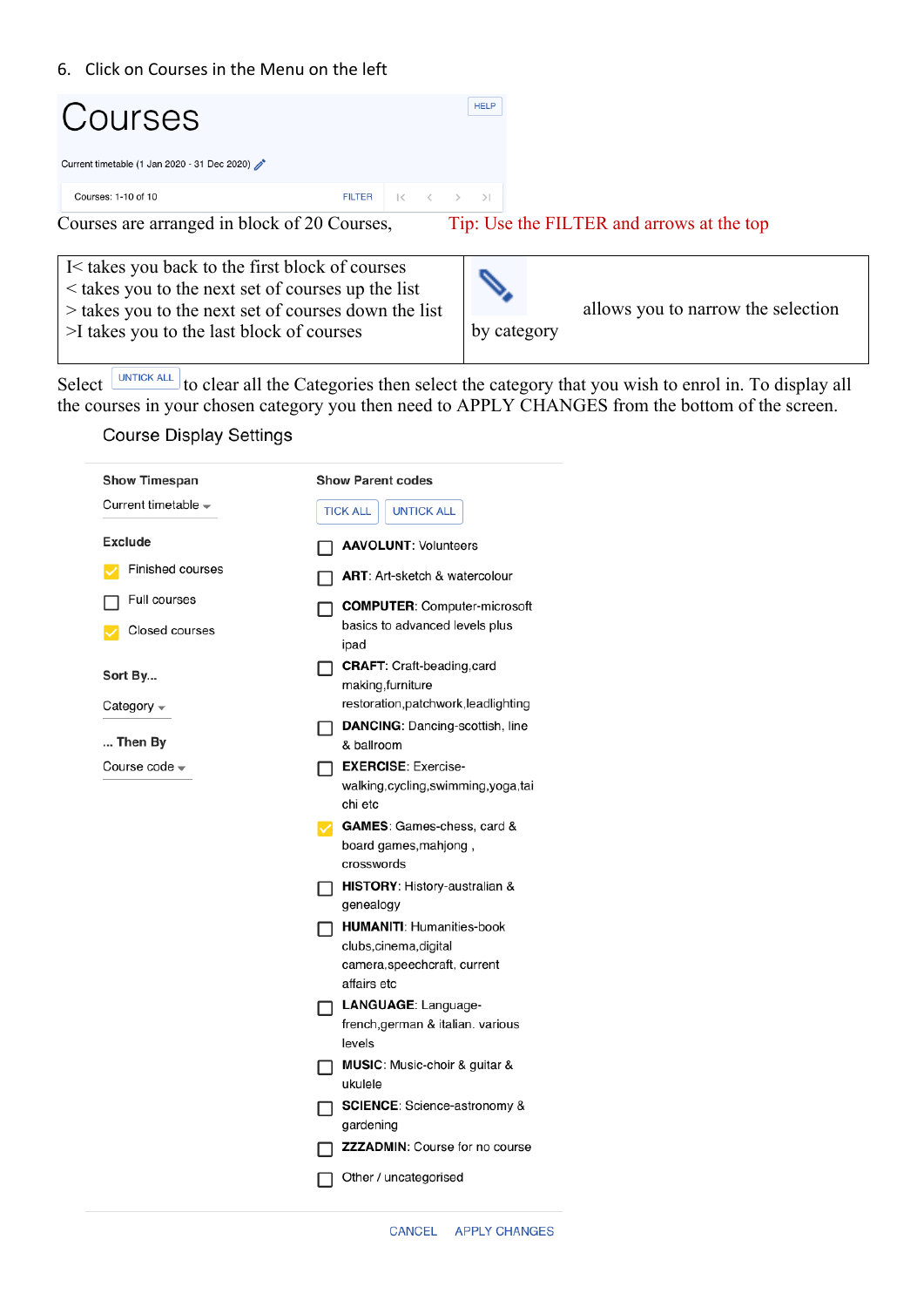| Current timetable (1 Jan 2020 - 31 Dec 2020)                                                              |          |                          |                          |    |               |              |  |  |  |
|-----------------------------------------------------------------------------------------------------------|----------|--------------------------|--------------------------|----|---------------|--------------|--|--|--|
| Courses: 1-10 of 10                                                                                       |          | <b>FILTER</b>            | にっくし                     |    | $\rightarrow$ | >1           |  |  |  |
| Category<br>GAMES: Games-Chess, card & board games, Mahjong, Crosswords<br>Course<br>Course code<br>Dates |          |                          |                          |    |               |              |  |  |  |
| <b>Bridge for Beginners-</b><br>Supervised Play                                                           | 20GAM004 |                          | 4 Feb 2020 - 1 Dec 2020  |    |               | $\checkmark$ |  |  |  |
| Bridge for Beginners-Intro to<br>the Game                                                                 | 20GAM005 |                          | 5 Feb 2020 - 2 Dec 2020  |    |               | $\checkmark$ |  |  |  |
| Hand & Foot a form of Canasta                                                                             | 20GAM010 |                          | 5 Feb 2020 - 2 Dec 2020  |    |               | $\checkmark$ |  |  |  |
| Chess                                                                                                     | 20GAM015 |                          | 6 Feb 2020 - 3 Dec 2020  |    |               | $\checkmark$ |  |  |  |
| <b>Cryptic Crosswords</b>                                                                                 | 20GAM022 |                          | 4 Feb 2020 - 1 Dec 2020  |    |               | $\checkmark$ |  |  |  |
| Mahjong                                                                                                   | 20GAM025 | 3 Feb 2020 - 30 Nov 2020 |                          |    |               | $\checkmark$ |  |  |  |
| Mahjong - Social - No<br><b>Beginners</b>                                                                 | 20GAM026 |                          | 5 Feb 2020 - 2 Dec 2020  |    |               | $\checkmark$ |  |  |  |
| Rummikub                                                                                                  | 20GAM028 |                          | 6 Feb 2020 - 3 Dec 2020  |    |               |              |  |  |  |
| Scrabble                                                                                                  | 20GAM030 |                          | 5 Feb 2020 - 2 Dec 2020  |    |               | $\checkmark$ |  |  |  |
| 500 Card Game                                                                                             | 20GAM033 |                          | 6 Feb 2020 - 3 Dec 2020  |    |               | $\checkmark$ |  |  |  |
| Courses: 1-10 of 10                                                                                       |          | <b>FILTER</b>            | $\overline{\mathcal{K}}$ | くー | $\rightarrow$ | >1           |  |  |  |

## 7. Course Selection

If you are interested in a Course, click on that Course eg: Cryptic Crosswords to bring up the details as part shown below: ordyuon o roo

| Timetable    | Wkly: Weekly Course                                     |
|--------------|---------------------------------------------------------|
|              | Day: Tuesday, 9:30 AM - 11:00 AM                        |
|              | Dates: 4 Feb 2020 - 1 Dec 2020                          |
|              | Next date: 10 Nov 2020                                  |
| Availability | Accepting enrolments? Yes                               |
|              | Capacity: 15, enrolled: 14, available: 1, waitlisted: 0 |
| Full fee     | \$0.00                                                  |
|              |                                                         |
|              | <b>ADD TO CART</b><br><b>CLOSE</b>                      |
|              |                                                         |

- 8. To select this course, click on ADD TO CART
- 9. If you are re-enrolling for 2022 or enrolling for the first time the Cart will show 2 items as the yearly Subscription will also be included in the Cart

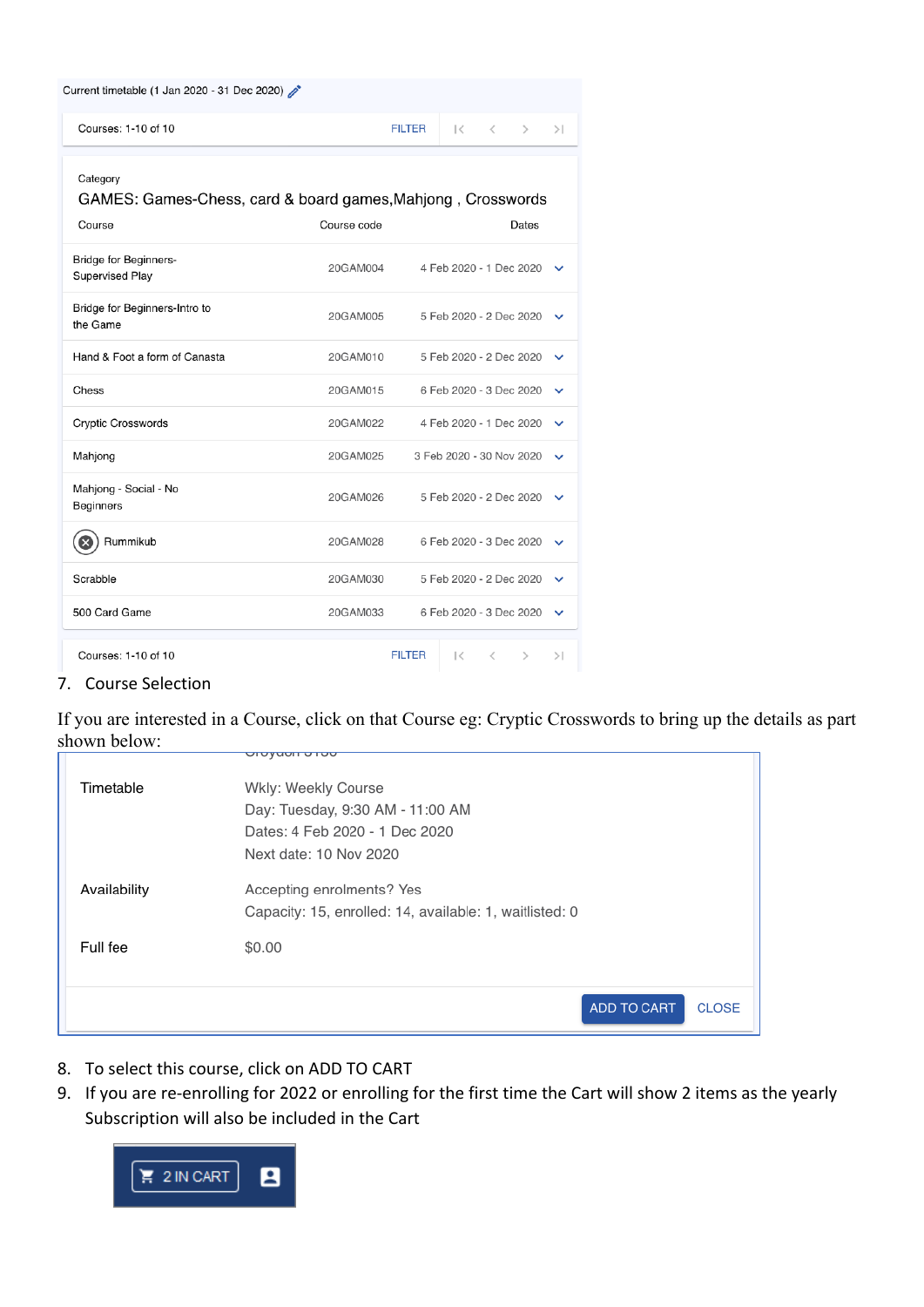10. Click on Cart. The selected course/s will be shown as well as the Subscription Fee (note: the fee will change from year to year). If you made an error selecting the course you can remove it and reselect from the Courses menu

| Cart |          |                       |                   |               |                 |
|------|----------|-----------------------|-------------------|---------------|-----------------|
|      | Code     | Name                  | Start<br>date     | <b>Status</b> | Fee             |
|      | 20GAM022 | Cryptic<br>Crosswords | 4 Feb<br>2020     | OK            | \$0.00          |
|      |          |                       |                   | <b>Total</b>  | \$0.00          |
|      |          | <b>CLOSE</b>          | <b>CLEAR CART</b> |               | <b>CHECKOUT</b> |

11. Click on Checkout. You need to tick the box agreeing to Terms and Conditions before checking out. Terms and conditions can be found on the Website.

| Checkout                                             |
|------------------------------------------------------|
| Cart summary:                                        |
| 20ZZZ002: Course For No Course<br>SUBS2020: SUBS2020 |
| Our terms and conditions are available here.         |
| I agree to the U3A Croydon Membership Conditions     |
| <b>CHECKOUT</b><br><b>VIEW CART</b>                  |
|                                                      |

U3A Network Victoria Inc. membership management system, provided under license from Soft Sys membership software. U-MAS version: 6.00, release date: 1 Oct 2020. U-MAS for Members version: 1.0.20200907.